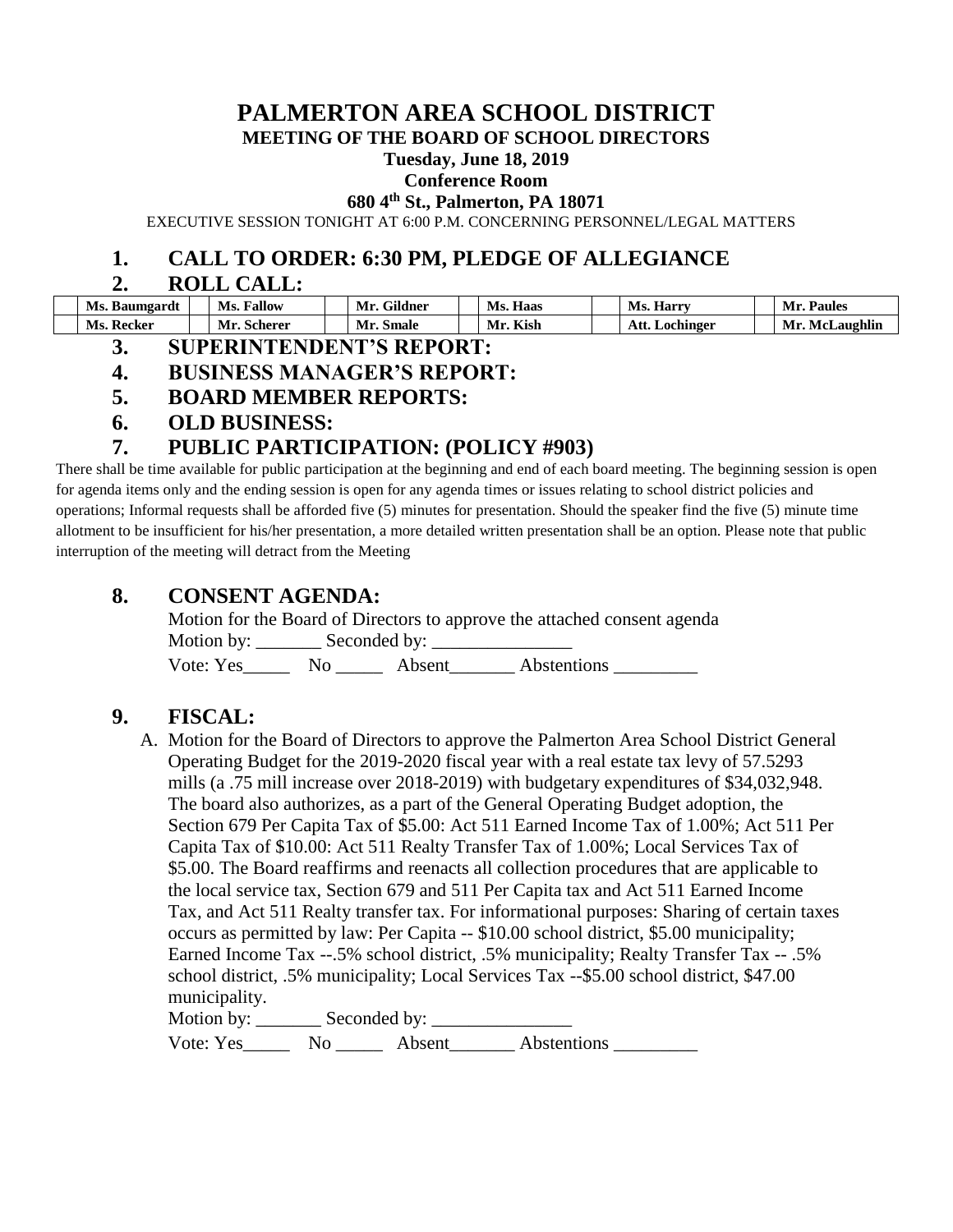- B. It is recommended that the Board of Directors approve the enclosed Budget Transfers. Motion by: \_\_\_\_\_\_\_ Seconded by: \_\_\_\_\_\_\_\_\_\_\_\_\_\_\_ Vote: Yes No Absent Abstentions
- C. It is recommended that the Board of Directors authorize the Business Manager to begin the Request for Proposal (RFP) process for Engineer of Record services. Motion by: \_\_\_\_\_\_\_ Seconded by: \_\_\_\_\_\_\_\_\_\_\_\_\_\_\_ Vote: Yes\_\_\_\_\_\_\_ No \_\_\_\_\_\_\_ Absent\_\_\_\_\_\_\_\_ Abstentions \_\_\_\_\_\_\_\_\_\_\_
- D. It is recommended that the Board of Directors approve Change Order Number 001, JBM Mechanical. The contract sum will be increased by this change order in the amount of \$57,735.70. Motion by: \_\_\_\_\_\_\_\_\_ Seconded by: \_\_\_\_\_\_\_\_\_\_

Vote: Yes\_\_\_\_\_\_\_\_ No \_\_\_\_\_\_\_ Absent\_\_\_\_\_\_\_\_\_ Abstentions \_\_\_\_\_\_\_\_\_\_

- E. It is recommended that the Board of Directors approve Change Order Number 002, JBM Mechanical. The contract sum will be increased by this change order in the amount of \$21,931.18. Motion by: \_\_\_\_\_\_\_ Seconded by: \_\_\_\_\_\_\_\_\_\_\_\_\_\_\_ Vote: Yes\_\_\_\_\_\_\_ No \_\_\_\_\_\_ Absent\_\_\_\_\_\_\_ Abstentions \_\_\_\_\_\_\_\_\_\_
- F. It is recommended that the Board of Directors approve Change Order Number 003, JBM Mechanical. The contract sum will be increased by this change order in the amount of \$8,500.86.

Motion by: \_\_\_\_\_\_\_ Seconded by: \_\_\_\_\_\_\_\_\_\_\_\_\_\_\_ Vote: Yes\_\_\_\_\_ No \_\_\_\_\_ Absent\_\_\_\_\_\_\_ Abstentions \_\_\_\_\_\_\_\_\_

G. It is recommended that the Board of Directors approve Change Order Number 004, JBM Mechanical. The contract sum will be increased by this change order in the amount of \$21,766.97

Motion by: \_\_\_\_\_\_\_ Seconded by: \_\_\_\_\_\_\_\_\_\_\_\_\_\_\_ Vote: Yes\_\_\_\_\_\_\_ No \_\_\_\_\_\_ Absent\_\_\_\_\_\_\_ Abstentions \_\_\_\_\_\_\_\_\_\_

#### **10. OTHER:**

A. It is recommended that the Board of Directors approve the first reading of Policy #006 – Meetings

Motion by: \_\_\_\_\_\_\_ Seconded by: \_\_\_\_\_\_\_\_\_\_\_\_\_\_\_ Vote: Yes\_\_\_\_\_\_\_\_ No \_\_\_\_\_\_\_ Absent\_\_\_\_\_\_\_\_ Abstentions \_\_\_\_\_\_\_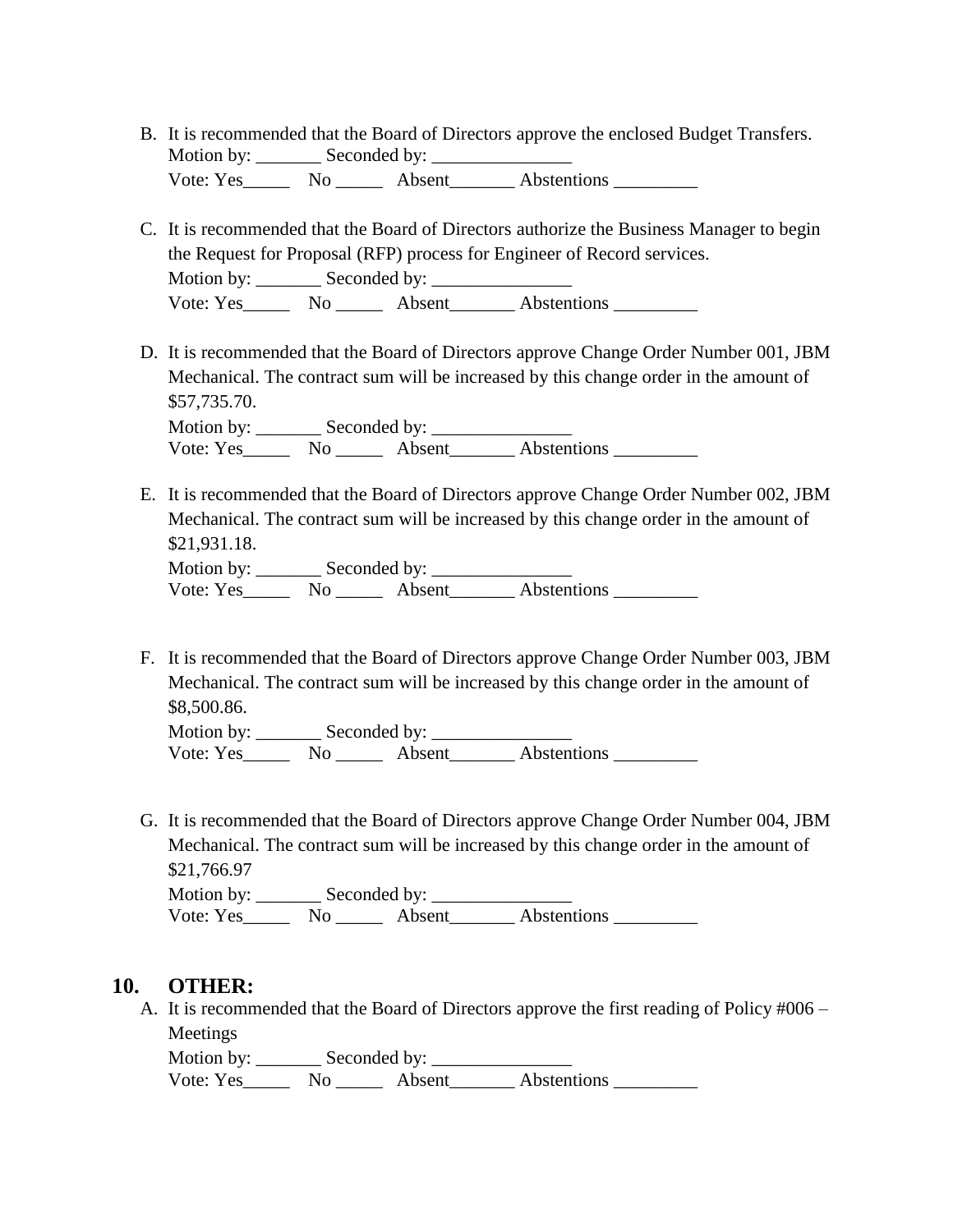B. It is recommended that the Board of Directors appoint Thomas McLaughlin interim superintendent.<br>Motion by:  $S_{\alpha\alpha\alpha\beta}$  by:

| <b>NIOUOII DY.</b> | Seconded by: |        |             |  |
|--------------------|--------------|--------|-------------|--|
| Vote: Yes          | No.          | Absent | Abstentions |  |

- C. Motion for the Board of Directors to approve \_\_\_\_\_\_\_\_ as Treasurer of the Palmerton Area School Board, effective July 1, 2019 to June 30, 2020, at the rate of \$400.00. Motion by: Seconded by: Vote: Yes\_\_\_\_\_\_\_\_ No \_\_\_\_\_\_\_ Absent\_\_\_\_\_\_\_\_ Abstentions \_\_\_\_\_\_\_\_\_\_\_\_\_\_\_\_\_\_\_\_\_\_\_\_
- D. Motion for the Board of Directors to hire \_\_\_\_\_\_\_\_\_\_\_\_\_\_ (PSBA or Carbon Lehigh Intermediate Unit) to assist in the Superintendent search. Motion by: \_\_\_\_\_\_\_ Seconded by: \_\_\_\_\_\_\_\_\_\_\_\_\_\_\_ Vote: Yes\_\_\_\_\_\_\_\_ No \_\_\_\_\_\_\_\_ Absent\_\_\_\_\_\_\_\_\_\_ Abstentions \_\_\_\_\_\_\_\_\_\_\_\_\_\_\_\_\_\_\_\_\_

## **11. INFORMATION ITEMS:** (Enclosures)

- A. Student Enrollment, May 31, 2019
- B. LCCC Board Meeting Minutes, May 2, 2019
- C. LCCC President's Desk Newsletter, June 2019
- D. Board Summary

## **12. PUBLIC PARTICIPATION:**

## **13. FOR THE GOOD OF THE ORDER:**

#### **14. ADJOURNMENT:**

 Motion by: \_\_\_\_\_\_ Seconded by: \_\_\_\_\_\_\_\_\_\_\_\_\_\_\_\_\_\_ Vote: Yes\_\_\_\_\_\_\_\_ No \_\_\_\_\_\_\_\_ Absent\_\_\_\_\_\_ Abstentions \_\_\_\_\_\_\_\_

## **PASD MEETING SCHEDULE:**

**Workshop:** Tuesday, July 2, 2019 at 5:30 PM **BOE Meeting:** Tuesday, July 16, 2019, at 6:30 PM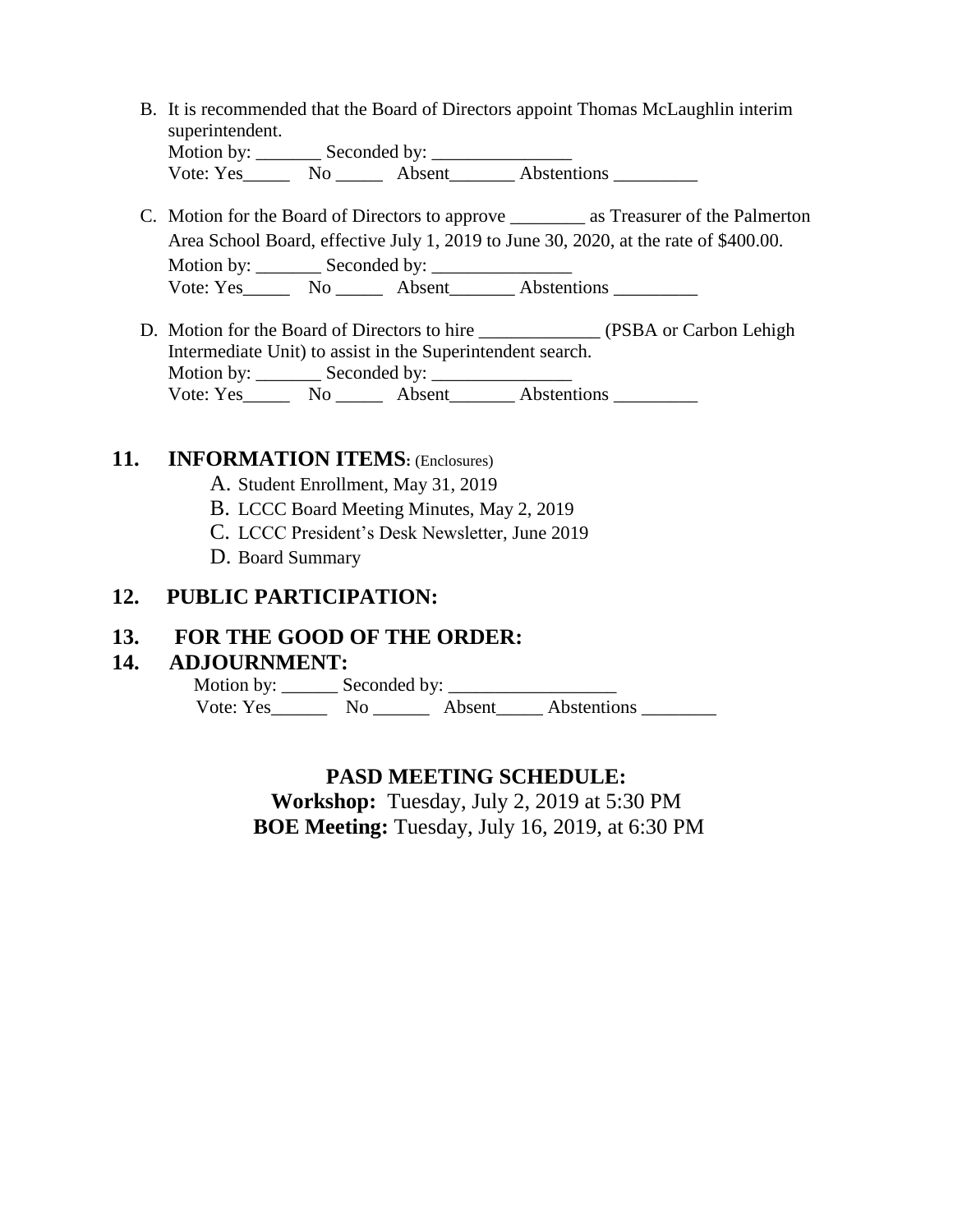# **PALMERTON AREA SCHOOL DISTRICT Consent Agenda**

#### **Tuesday, June 18, 2019**

**1. MEETING MINUTES:** (Enclosure 1)

Approve the minutes from May 21, 2019 meeting.

# **2. APPROVAL OF FINANCIAL REPORTS FOR DISTRICT ACCOUNTS:**

Approve the financial reports listed below:

- A. TREASURER'S REPORT (Enclosure 2)
- B. ACCOUNTS PAYABLE (Enclosure 3)

## **3. FISCAL:**

- A. Approve the Interim Superintendent & Business Manager to make and release payments for the remaining June and July accounts payable.
- B. Approve all budget transfers for fiscal year ending June 30, 2019 in order to comply with audit requirements. The Board will be provided with an itemized listing of all required budget transfers upon completion of the 2018-2019 audit.
- C. Approve the breakfast and lunch prices for 2019-2020 as mandated by Section 205 of the Healthy, Hunger-Free Kids Act of 2010.
	- Elementary Breakfast \$1.20
	- Secondary Breakfast \$1.30
	- Adult Breakfast \$2.15
	- Elementary Lunch \$2.65
	- Secondary Lunch \$2.75
	- Adult Lunch \$3.75
	- Milk \$ .55
- D. Approve the Performance License Agreement with Dramatic Publishing for the performance of A Christmas Story in December 2019.
- E. Approve the 2019-2020 workers compensation coverage through CM Regent at an estimated cost of \$113,067.
- F. Approve the athletic insurance coverage through Axis Insurance Company for the period of August 6, 2019 to August 6, 2020 at a cost of \$36,706
- G. Approve the voluntary student accident coverage through Axis Insurance Company for the period of August 6, 2019 to August 6, 2020.
- H. Approve the 2019-2020 homestead/farmstead taxable assessment exclusion of \$3,584 and the homestead/farmstead tax exclusion of \$206.20.
- I. Approve the upgrade to the Virtual Circuit Connection service agreement with PenTeleData. (attachment on file)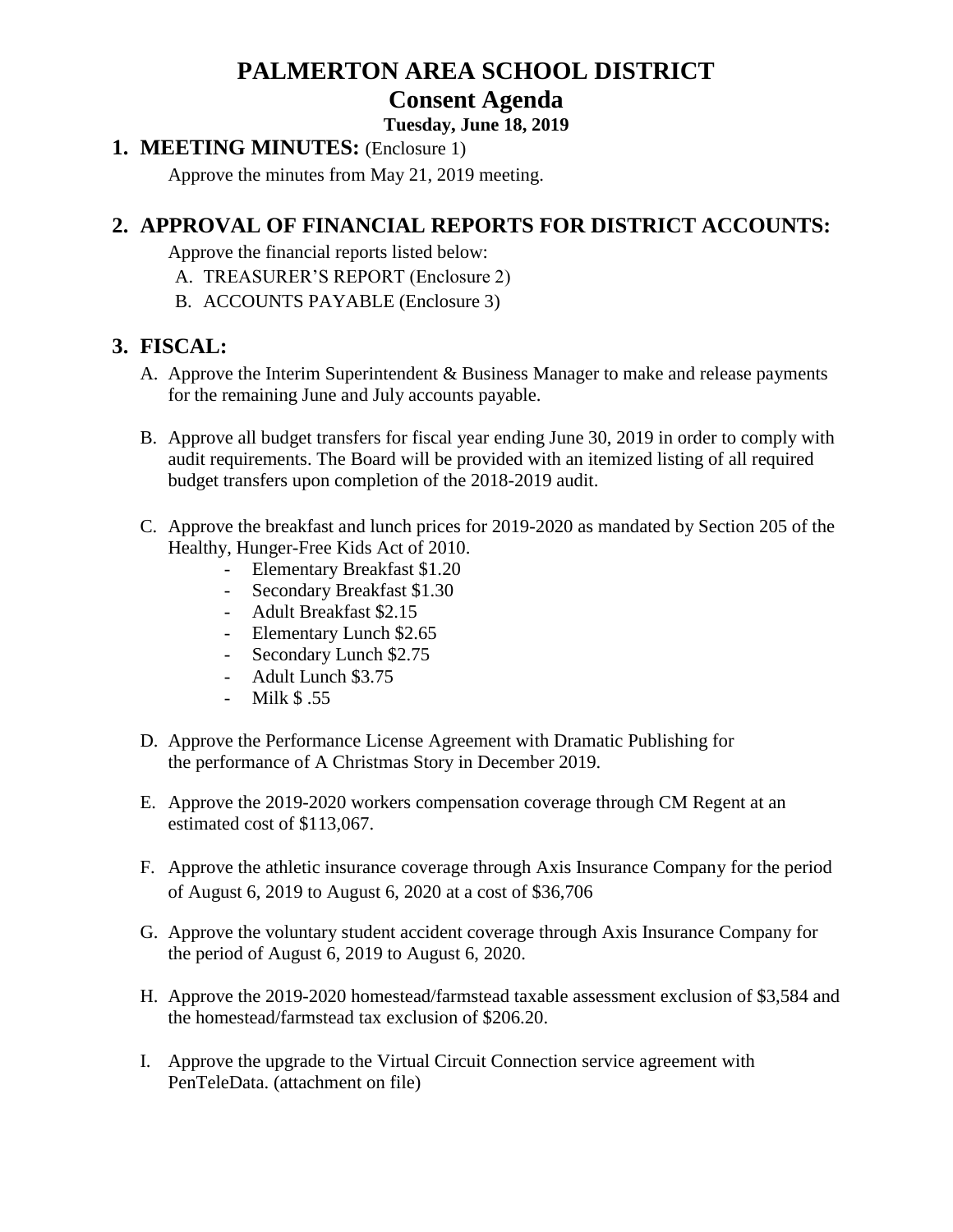- J. Approve the following teachers to attend the out of state conference "Get Your Teach On" October  $14<sup>th</sup>$  and  $15<sup>th</sup>$ , 2019 at the Mohegan Sun Resort in Uncasville, CT: Brittany Zeky, Ali Spalding, Lisa Ward, Krystal Meglio, and Elizabeth Karb.
- K. Approve the following bonding amounts for the 2019-20 fiscal year: Board President \$100,000, Board Vice President \$100,000, Board Secretary \$100,000, Board Treasurer \$100,000, Superintendent \$100,000, Business Manager \$100,000, Employee Theft 5,000, Forgery or Alteration \$100,000.
- L. Approve resolution #06.18.19 per the Real Estate Tax Universal Installment Payment Plan Resolution, to use the following installment dates for the collection of the 2019 Real Estate Taxes (enclosure).
- M. Grant permission to release the 2019 Tax Duplicates to the respective tax collectors for the fiscal year beginning July 1, 2019.

#### **4. PERSONNEL:**

- A. Approve the attached tuition reimbursement.
- B. Approve the assignment change for Andrew Remsing from Athletic Coordinator to High School Science Teacher, effective 7/1/19.
- C. Approve the assignment change for Kyle Porembo from High School Science Teacher to Athletic Coordinator, effective 7/1/19.
- D. Approve the change of retirement date to January 3, 2020 for Dianne Smelas.

E. Approve the following extracurricular positions for the 2019-2020 school Year:

| Kerry Jahelka       | <b>MS Cross Country Coach</b>    | \$2,662 |
|---------------------|----------------------------------|---------|
| <b>Tyler Svetik</b> | <b>Asst. Cross Country Coach</b> | \$2,662 |
| John Cronk          | <b>JV Volleyball Coach</b>       | \$2,662 |

F. Approve the following Club/Class Advisors for the 2019-2020 School Year:

| Aevidum                                             | Vicki McHugh              | \$1,173   |
|-----------------------------------------------------|---------------------------|-----------|
| Art Club Co-Advisor                                 | Lyndsey Heinrich          | \$942.50  |
| Art Club Co-Advisor                                 | Miranda Allen             | \$942.50  |
| Avenger Advisor                                     | <b>Robert Falkenstein</b> | \$3,852   |
| <b>Chorus Advisor</b>                               | Joseph Plechavy           | \$2,106   |
| Class of 2020 Senior Class Advisor                  | Craig Borland             | \$1,952   |
| Class of 2021 Junior Class CoAdvisor                | Dawn Burke                | \$684.50  |
| Class of 2021 Junior Class CoAdvisor                | <b>Tammy Muniz</b>        | \$684.50  |
| Class of 2022 Sophomore Class CoAdvisor             | <b>Travis Fink</b>        | \$684.50  |
| Class of 2022 Sophomore Class CoAdvisor Tammy Muniz |                           | \$684.50  |
| Class of 2023 Freshman Class Advisor                | <b>Robert Falkenstein</b> | \$1,369   |
| Color Guard                                         | <b>Chrissy Rehatchek</b>  | \$1,369   |
| <b>Concert Band Advisor</b>                         | <b>Thomas Heinick</b>     | \$2,106   |
| Drama Club Advisor                                  | <b>Brent Harris</b>       | \$3,424   |
| <b>Environmental Club Co-Advisor</b>                | <b>Michael Gombert</b>    | \$586.50  |
| <b>Environmental Club Co-Advisor</b>                | Paul McArdle              | \$586.50  |
| Film Club                                           | <b>Brent Harris</b>       | Volunteer |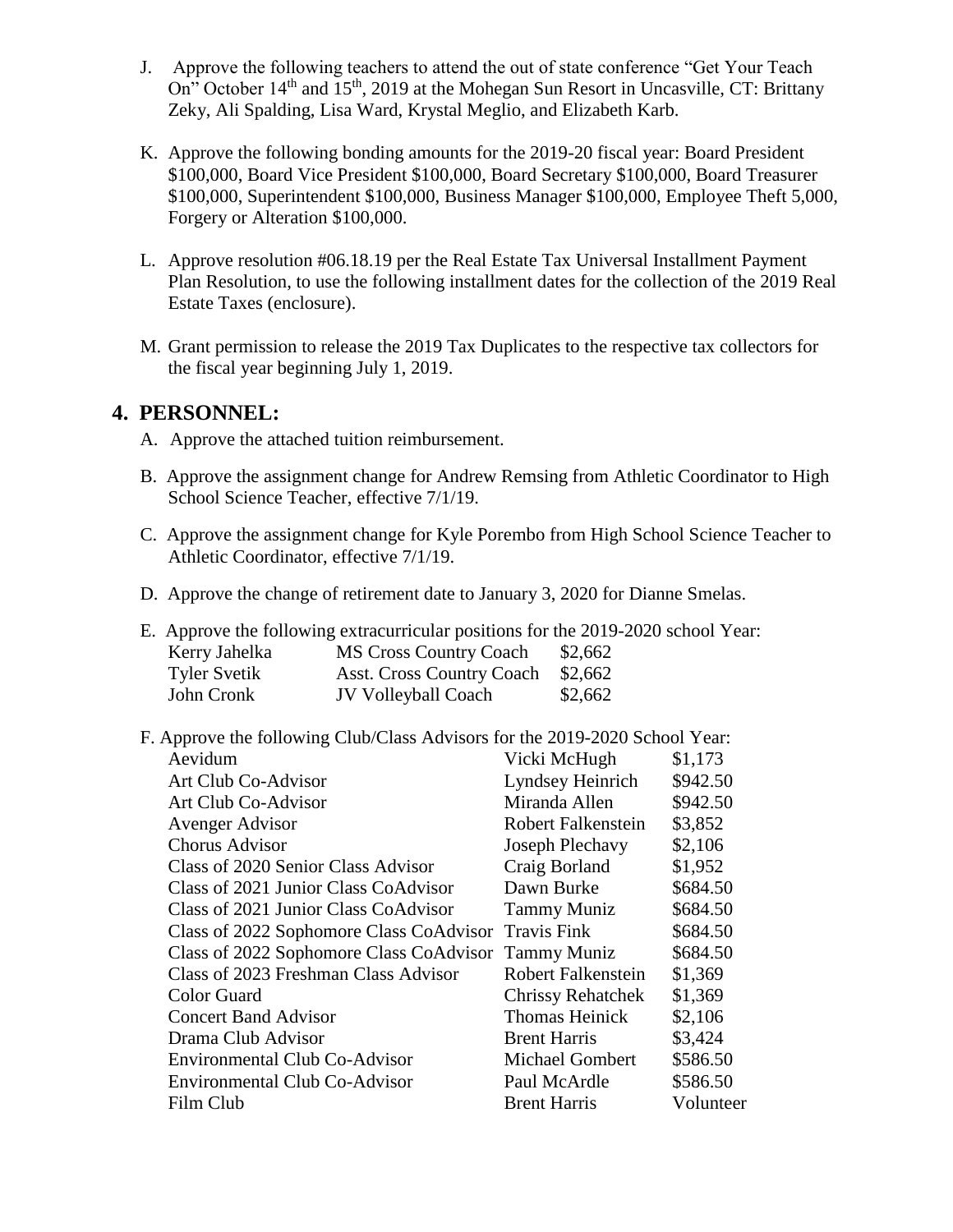| <b>FBLA Co-Advisor</b>                | Jennifer Danzeisen    | \$586.50  |
|---------------------------------------|-----------------------|-----------|
| <b>FBLA Co-Advisor</b>                | Kerry Palumbo         | \$586.50  |
| <b>Games Club</b>                     | Kerry Palumbo         | Volunteer |
| <b>Gridiron Club Advisor</b>          | Chris Walkowiak       | Volunteer |
| International Travels' Club Advisor   | Jose Elvir            | Volunteer |
| <b>LEO Club Co-Advisor</b>            | <b>Tammy Muniz</b>    | \$586.50  |
| <b>LEO Club Co-Advisor</b>            | <b>Travis Fink</b>    | \$586.50  |
| Library Book Club Advisor             | Whitney Kern          | Volunteer |
| <b>Marching Band Director</b>         | <b>Thomas Heinick</b> | \$4,623   |
| Marching Band Asst. Director          | Marcia Heinick        | \$2,553   |
| <b>Mock Trial Advisor</b>             | Jennifer Danzeisen    | \$1,173   |
| <b>National Honor Society Advisor</b> | Alex Knoll            | \$1,959   |
| <b>Oratory Advisor</b>                | Bonnie Tavella        | \$1,173   |
| Paac Advisor                          | Miranda Allen         | \$786     |
| <b>PLURAL Advisor</b>                 | Kerry Palumbo         | Volunteer |
| <b>SADD</b>                           | Vicki McHugh          | \$786     |
| Scholastic Scrimmage Advisor          | Alex Knoll            | \$980     |
| <b>Stage Maintenance Advisor</b>      | <b>Brent Harris</b>   | \$2,020   |
| Stage Maintenance Advisor Asst.       | <b>Brandyn Miller</b> | \$1,595   |
| <b>Student Council Co-Advisor</b>     | Jeana Baumgardt       | \$976     |
| <b>Student Council Co-Advisor</b>     | Joshua Nenscel        | \$976     |
| Video Club Advisor                    | Robert Falkenstein    | Volunteer |
| <b>Yearbook Advisor</b>               | Robert Falkenstein    | \$3,852   |
|                                       |                       |           |

G. Approve the following curriculum advisory council for the 2019-2020 school year:

| <u>Towamensing:</u>    |                                            |          |
|------------------------|--------------------------------------------|----------|
| Joyce Paulinho         | Grades K and 1(co-advisor)                 | \$860.50 |
| <b>Brittany Zeky</b>   | Grades K and 1(co-advisor)                 | \$860.50 |
| <b>Lindsay Serfass</b> | Grades 2 and 3 (co-advisor)                | \$860.50 |
| Alexandrea Spalding    | Grades 2 and 3(co-advisor)                 | \$860.50 |
| <b>Susan Deem</b>      | Grade 4                                    | \$1,721  |
| Lisa Ward              | Grade 5                                    | \$1,721  |
| Jaclyn Ivancich        | Grade 6                                    | \$1,721  |
| <b>Junior High</b>     |                                            |          |
| <b>Ralph Andrews</b>   | Math/Science(co-advisor)                   | \$860.50 |
| <b>Brad Landis</b>     | Math/Science(co-advisor)                   | \$860.50 |
| Kim Seiler             | <b>Social Studies</b>                      | \$1721   |
| Kevin Kolodziejski     | English/Language Arts(co-advisor) \$860.50 |          |
| Patti Jo Boyd          | English/Language Arts(co-advisor) \$860.50 |          |
| <b>Senior High</b>     |                                            |          |
| Pam Wuest              | Math                                       | \$1721   |
| Jeanne Knepper         | Science                                    | \$1721   |
| Paul McArdle           | Social Studies (co-advisor)                | \$860.50 |
| Mike Gombert           | Social Studies (co-advisor)                | \$860.50 |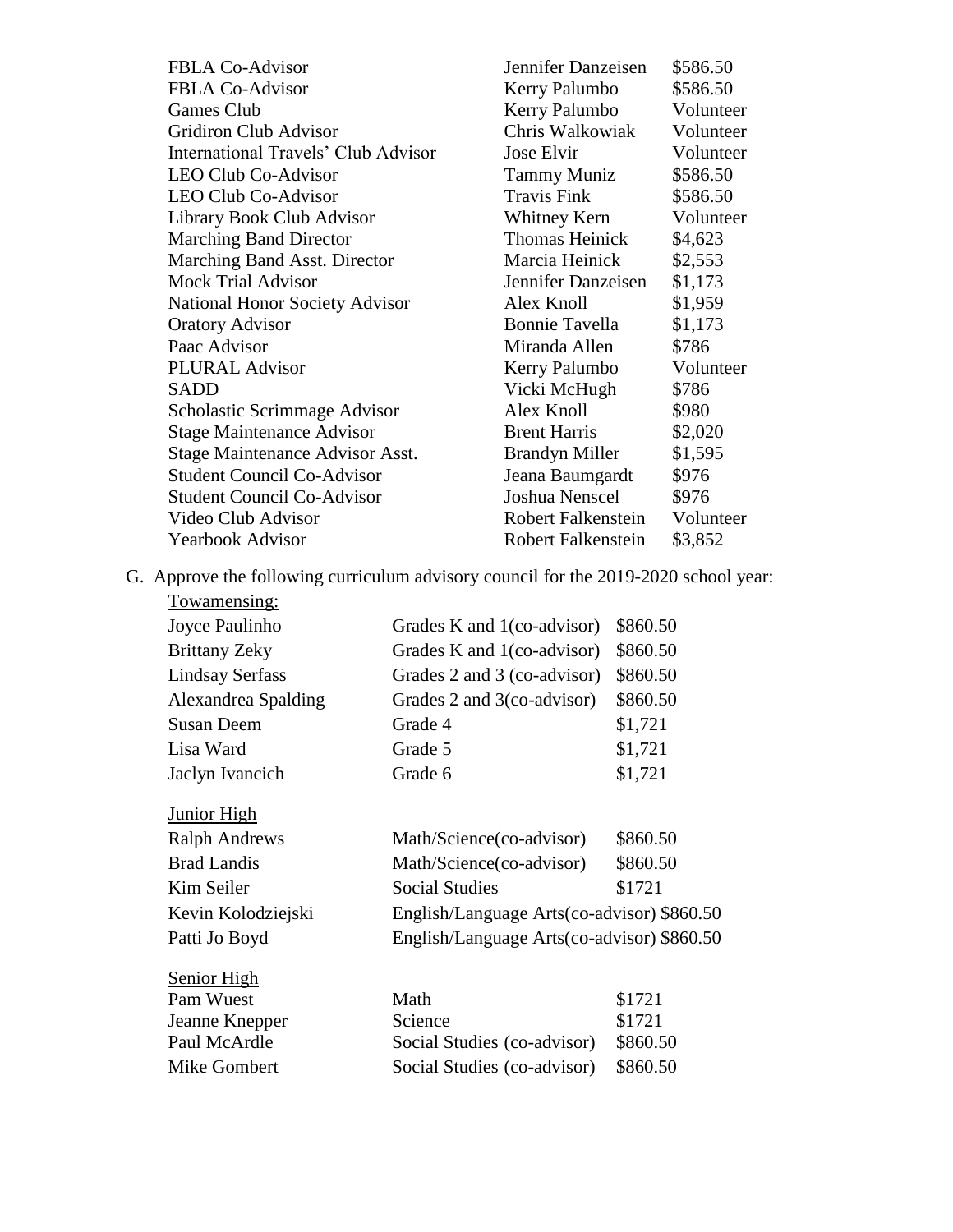| <b>Bonnie Tavella</b> | English            | (co-advisor) | \$860.50 |
|-----------------------|--------------------|--------------|----------|
| Anna Corby            | English            | (co-advisor) | \$860.50 |
| Carol Andrews         | Health/PE          |              | \$1,721  |
| <b>Tom Smelas</b>     | <b>Business</b>    |              | \$1,721  |
| Jose Elvir            | Foreign Language   |              | \$1,721  |
| Miranda Allen         | Art/Music/Tech Ed. |              | \$1,721  |
| Vicki McHugh          | Guidance           |              | \$1,721  |
| Whitney Kern          | Library            |              | \$1,721  |

- H. Accept the retirement of Roberta Yeager from her position as a third-grade teacher, effective August 10, 2019.
- I. Approve Keith Smith as a full-time custodian at the rate of \$44,714, effective July 1, 2019.
- J. Approve Kianna Marlatt as an elementary substitute teacher, effective August 26, 2019.
- K. Accept the resignation of Raquel Hoffert, High School Counselor, effective June 21, 2019.
- L. Accept the resignation of Melissa Kohler from her position as MS Field Hockey Coach for the 2019-2020 school year.
- M. Approve Michael Horvath as an elementary Health/Phys. Ed Teacher at Bachelors, Step 1  $-$  \$46,000 effective August  $20<sup>th</sup>$ , 2019.

## **5. OTHER:**

- A. Approve the following 2019-2020 handbooks: HS Student Handbook
- B. Approve the field trip request from Jose Elvir for the Palmerton Area High School International Travelers Club to visit Hungary, Poland, Germany, Slovakia and the Czech Republic in June of 2020, expenses will be the responsibility of the club and students.
- C. Approve the request by Thomas Heinick for the Palmerton Area High School Marching Band, Concert Band and Chorus to take a four-day trip to Massachusetts in Spring of 2021.
- D. Accept the status that the members of the senior class of 2019 have completed the graduation requirements set forth by the Pennsylvania Department of Education and the Board of Education of the Palmerton Area School District. (Enclosure)
- E. Approve the facilities contracts for the 2019-2020 school year. (as submitted)